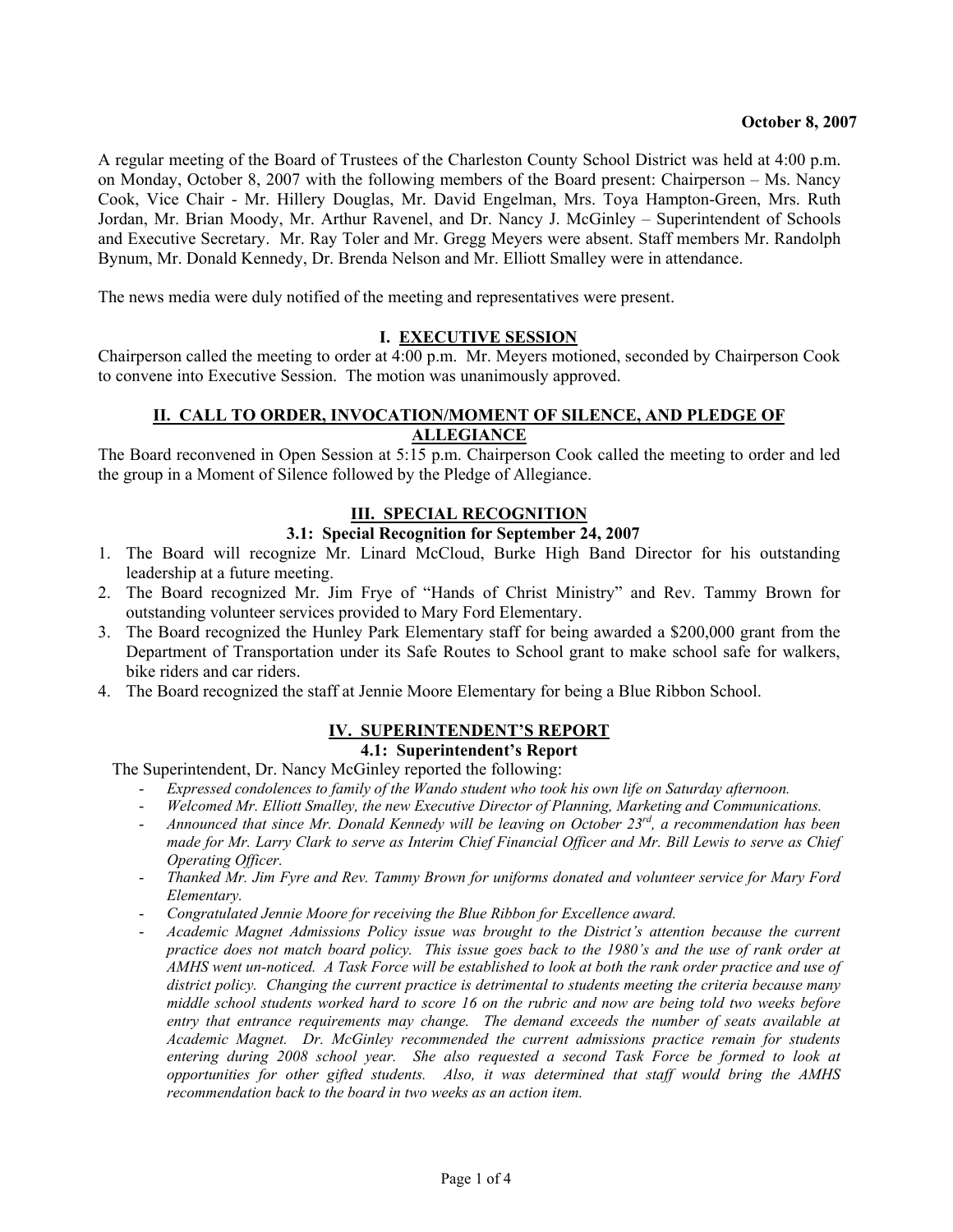#### **V. VISITORS, PUBLIC COMMUNICATIONS 5.1: Visitors, Public Communications**

- 1. Ms. Dawn Durst, Mr. Dennis Sacha, Mr. Charlie Castner, Mr. Girish Shirali, Mr. Jacob Sterling, Ms. Laura Dobbins Beeks, Mr. Dan Furlong, Ms. Renee Newman, Ms. Oriani Hauuila, Mr. Michael Reynolds, Mr. Everett Presson, Ms. Barbara Spell, Mr. Rich Bodek, Ms. Melinda Lucka, and Mr. Bryan Blalock addressed the board in support of the ranking order system admissions practice used at Academic Magnet High.
- 2. Rev. Thomas Warren, the pastor at First Baptist Church of Johns Island expressed concerns regarding Sea Island YouthBuild Charter and requested assistance from the District in evicting the charter school.
- 3. Mr. Joseph Cerato and Ms. Kari Cerato addressed the Board in support of using the lottery at Academic Magnet High.
- 4. Ms. Stephanie Hunt and Ms. Renee Newman urged the Board to duplicate success at Academic Magnet High.
- 5. Ms. Dot Scott, NAACP president addressed the board in support of the Rivers facility and expressed concerns about not charging rent to the Charleston Math and Science School.

## **VI. APPROVAL OF MINUTES/EXECUTIVE SESSION AGENDA ITEMS**

# **6.1: Open and Executive Session Minutes of September 24, 2007**

Mr. Meyers motioned, seconded by Mrs. Green approval of minutes of September 24, 2007. The motion was approved 6-0.

## **6.2: Motions of Executive Session of October 8, 2007**

The Board acted on the following Executive Session Agenda items as follows:

- 1.1: **Appointment Executive Director for Professional Development & Instructional Leadership**  Approved a motion to appoint Mr. Gregory Keith as the Executive Director for Professional Development & Instructional Leadership. The motion was approved 5-1 (Ravenel).
- Note: Mr. Ravenel suggested CCSD cease in hiring those who live out of state. This would increase good moral of those who are currently employed by the district.
- 1.2: **Grounds Contract Extension** The Board approved a motion to approve a three-year contract extension to Accusweep Services, Inc. to continue with grounds service to Charleston County School District, funded by annual generated operating funds. The motion was approved 6-0.
- 1.3: **Custodial Contract Extension** The Board approved a motion to approve a three-year extension to GCA Services Group and SSC Service Solutions to continue with custodial service to Charleston County School District, funded by annual generated operating funds. The motion was approved 6-0.
- 1.4: **Contractual Matters** The Board discussed 2 contractual matters in executive session. Although no actions were taken, Board members were informed of two interim appointments made by the Superintendent—Mr. Larry Clark – Interim CFO and Mr. Bill Lewis – Interim COO.
- 1.5: **Legal Matters** The Board discussed a legal matter in executive session. No action was taken.

## **6.3: Financial Minutes of September 24, 2007**

Mr. Moody motioned, seconded by Mr. Douglas to approve the Financial Minutes of September 24, 2007. The motion was approved 6-0.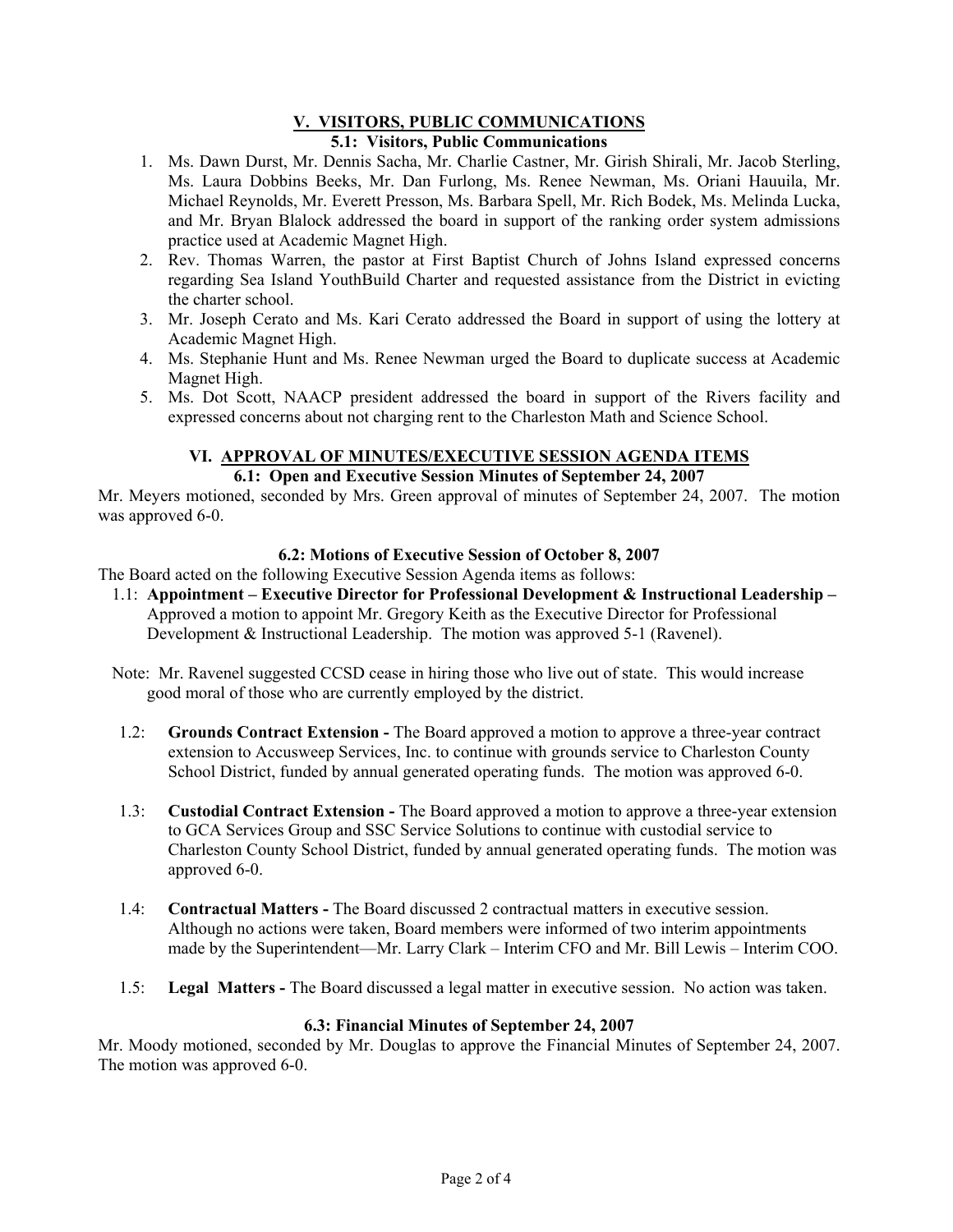#### **VII: MANAGEMENT REPORTS**

There were no Management Reports to come before the Board at this meeting.

#### **VIII: CHARLESTON PLAN FOR EXCELLENCE**

There was no Charleston Plan for Excellence update on this agenda.

## **IX**. **POTENTIAL CONSENT AGENDA ITEMS**

### **9.1: Home School Application - Approved**

*A recommendation to approve a home school application, at no cost to the district*.

Mr. Moody motioned, seconded by Mrs. Jordan approval of the home school application. The motion was approved 5-1 (Douglas).

#### **9.2: Recommendation - Lawrence Derthick Fund – Approved**

*A recommendation to approve the plan for restoration of the Lawrence Derthick fund and grant award process for notification.* 

Mr. Moody motioned to amend the recommendation from staff, seconded by Ms. Jordan to restore funds through current general operating funds or pull funds from the District's Fund Balance and increase the amount by \$10,000. The amended motion was approved 6-0.

#### **9.3: Recommendation for Naming the New District 23 Elementary School – Approved**

*A staff recommendation to name the new District 23 Elementary School E.B. Elementary, at no cost to the district.* 

Mr. Moody motioned, seconded by Mrs. Jordan to approve the recommendation to name the new District 23 Elementary School E.B. Ellington. The motion was approved 6-0.

#### **9.4: Facility Use Request – Wando High School - Approved**

*A recommendation to approve a facility use request for the use of the Wando High School Performance Arts Center, at no cost to the district.* 

Mr. Moody motioned, seconded by Mrs. Jordan to approve a facility use request for the use of the Performance Arts Center at Wando High. The motion was approved 6-0.

#### **9.5: Special Day School Lease – Approved**

*A recommendation to authorize the Superintendent to approve the land lease to build the Special Day School at the Carolina Youth Development Center, at \$55,000 per year for the base period paid from the General Operating budget.*

Mr. Moody motioned, seconded by Mrs. Jordan to approve the recommendation to authorize the Superintendent to approve the land lease to build the Special Day School at the Carolina Youth Development Center. The motion was approved 6-0.

#### **9.6: Academic Magnet High School Admissions Policy**

*The Board received information on the Admissions Policy for AMHS. No action was taken.* 

#### **9.7: Writing Benchmark Assessment and Training – Approved**

*A recommendation to approve the Writing Benchmark Assessment for "Blueprint Schools" and 6+1 Traits Training provided by the Northwest Regional Educational Laboratory (NWREL). The funding source is*